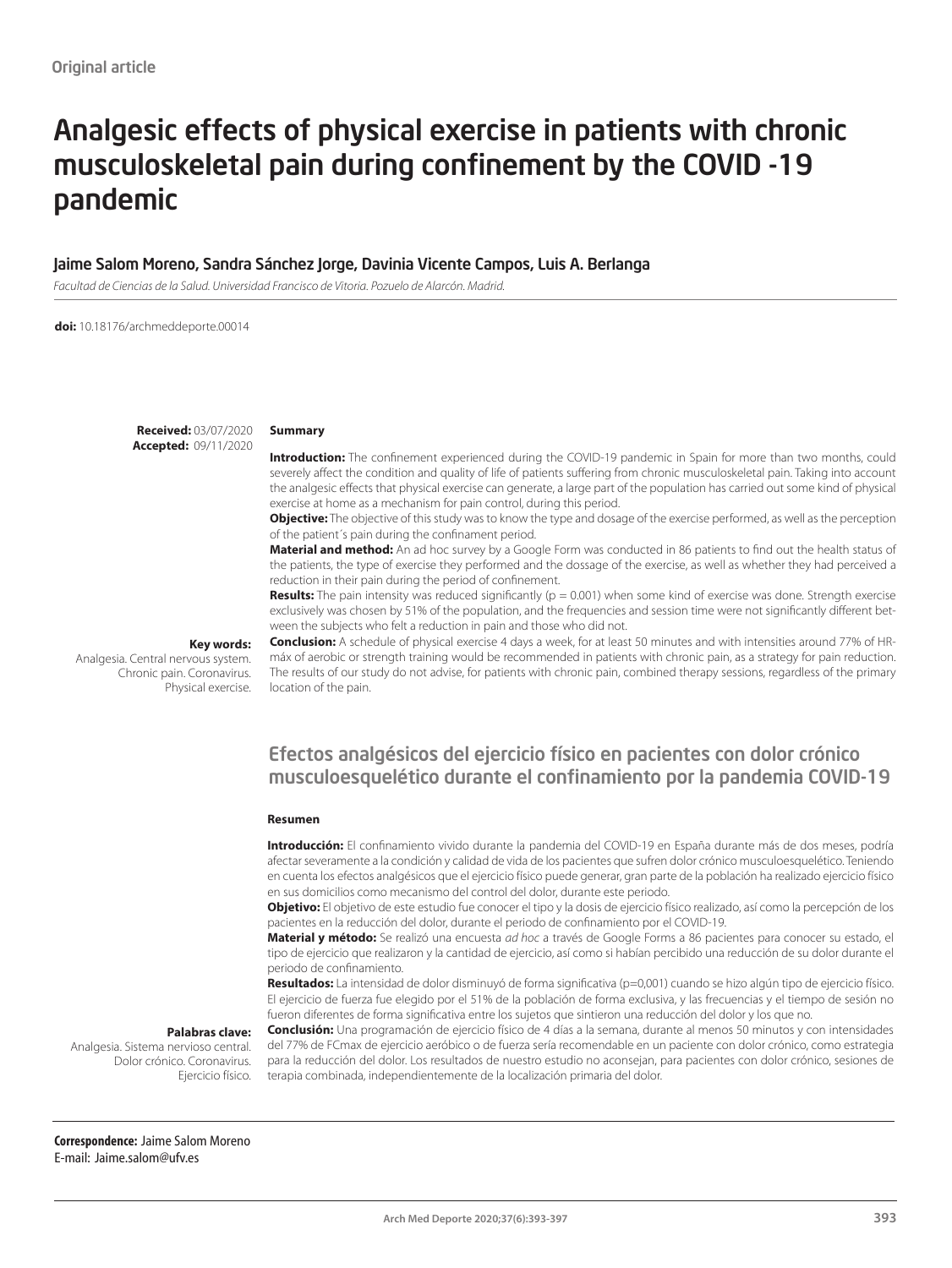# Introduction

Chronic musculoskeletal pain affects 35.7% of the European population, resulting in high socioeconomic costs<sup>1</sup>. The relationship between chronic pain and impact on the central nervous system (CNS) has been widely reported in the literature, describing the central and peripheral sensitisation mechanisms as two great pillars in the understanding of chronic pain2 . Although chronic musculoskeletal pain is not site-specific, patients generally have an area of pain that is either predominant, recurrent or producers greater nociception<sup>3,4</sup>. The biopsychosocial model is currently one of the treatments used to deal with chronic pain<sup>5</sup>. .

Within this model, the performance of physical exercise is one of the key strategies to control pain. Although many studies have highlighted the clinical changes produced in the perception of musculoskeletal pain following exercise, such as isometric exercise for tendinopathies, aerobic exercise or strength programmes, the dosage of exercise and optimal frequency are not clear<sup>6,7</sup>.

It is known that the result of exercise induces the production of endogenous analgesia. However, for this to happen, certain intensities, exercise times or frequencies need to be achieved in order to stimulate the organism to produce it<sup>8</sup>. Furthermore, it should be taken into account that subjects exhibiting chronic pain are often associated with established patterns of kinesiophobia. Therefore, the first days or weeks of exercise could be key to achieving exercise adherence<sup>9</sup>. Moreover, within the basic training principles we find the neural adaptations that are generated at the start of physical exercise, which would help to create a suitable motor pattern that could improve the perception of safety and confidence with regard to the performance of physical exercise<sup>10</sup>..

During the COVID-19 pandemic, the world's population was subject to a lockdown that may have reduced the quality of life of patients suffering from chronic pain by restricting certain aspects related to their daily living activities and which helped them to control their pain. On the other hand, a large part of the population has started self-care patterns, either because it has more time available or due to a need to increase its physical activity at home. Likewise, during lockdown, many people started a physical activity that they were either not accustomed to or, for varying reasons, they did not do on a regular basis, or as a therapeutic response to try and control their pain. The endogenous analgesic mechanisms are known to show dysfunctions in subjects with chronic pain, as has been demonstrated in knee osteoarthritis processes<sup>11-13</sup>. Lannersten & Kosek (2010) reported how patients with fibromyalgia chronic pain will exhibit alterations in the endogenous analgesic mechanisms generated by exercise<sup>14</sup>.

A number of studies have confirmed how exercise is able to reduce pain<sup>15</sup> and to reduce nociceptive sensitivity<sup>16</sup> in subjects that do not exhibit chronic pain. Likewise, systematic reviews and clinical studies have confirmed that strength exercise, aquatic therapy and aerobic exercise are better strategies than inactivity in the control of chronic musculoskeletal pain<sup>17-19</sup>. There are many clinical studies in which, based

on the pathology studied and the type of exercise performed, positive effects have been reported in the reduction or control of chronic pain. However, it has yet not been possible to establish the best dose of exercise to achieve this objective, given that all have been shown to be beneficial<sup>20</sup>.

### Study objective

This study is directed at learning about the dosage and types of exercise performed for analgesic purposes by patients with chronic musculoskeletal pain during the COVID-19 pandemic lockdown.

# Material and method

A cross-sectional, descriptive analytical study was conducted, in which the snowball sampling technique was used to recruit patients with chronic pain, with signs and symptoms during the month of April 2020.

The inclusion criteria were those described by Gatchel *et al.*21 and Siddall & Cousins<sup>22</sup> on chronic musculoskeletal pain: subjects exhibiting musculoskeletal pain that persists for more than 3 months, independently associated with the primary cause of pain persisting for more than 3 months, fear of movement, catastrophising, impairment and sensitisation of the nervous system. Additionally, the study subjects must be aged between 18-75 years, be able to read and understand Spanish, and have started to do physical activity and/or exercise during the COVID-19 pandemic lockdown, declared in Spain on 14th March 2020. The study excluded all those who suffered from chronic pain that was not musculoskeletal in origin, those who did not record their physical activity and/or exercise, recent post-surgery patients and pregnant women.

A 21-item ad-hoc questionnaire was prepared using a form from Google Forms, of which 6 items were to describe the sample, 7 items to learn about the aspects relating to the investigation (such as the type of exercise, frequency, volume or pain) and the 8 remaining items were to compare data for the purpose of checking whether the subject met the inclusion/exclusion criteria for the study.

The questionnaire was launched electronically and the data were stored up to 26th April 2020.

The ethics committee was unable to review the study, given that the authors were under lockdown and considering the exceptional measures in place at the time. As a result, the authors closely followed similar prior studies, as well as compliance with the Declaration of Helsinki. Likewise, before completing the questionnaire, the participants had to give their informed consent, which appeared on the first page thereof.

### Data analysis

All the variables were analysed by descriptive statistics: continuous variables and their relationship through the t-test, and categorical variables and their relationship through the chi square test. The quantitative variables were analysed through descriptive statistics, with the calculation of central tendency, dispersion and frequency. The level of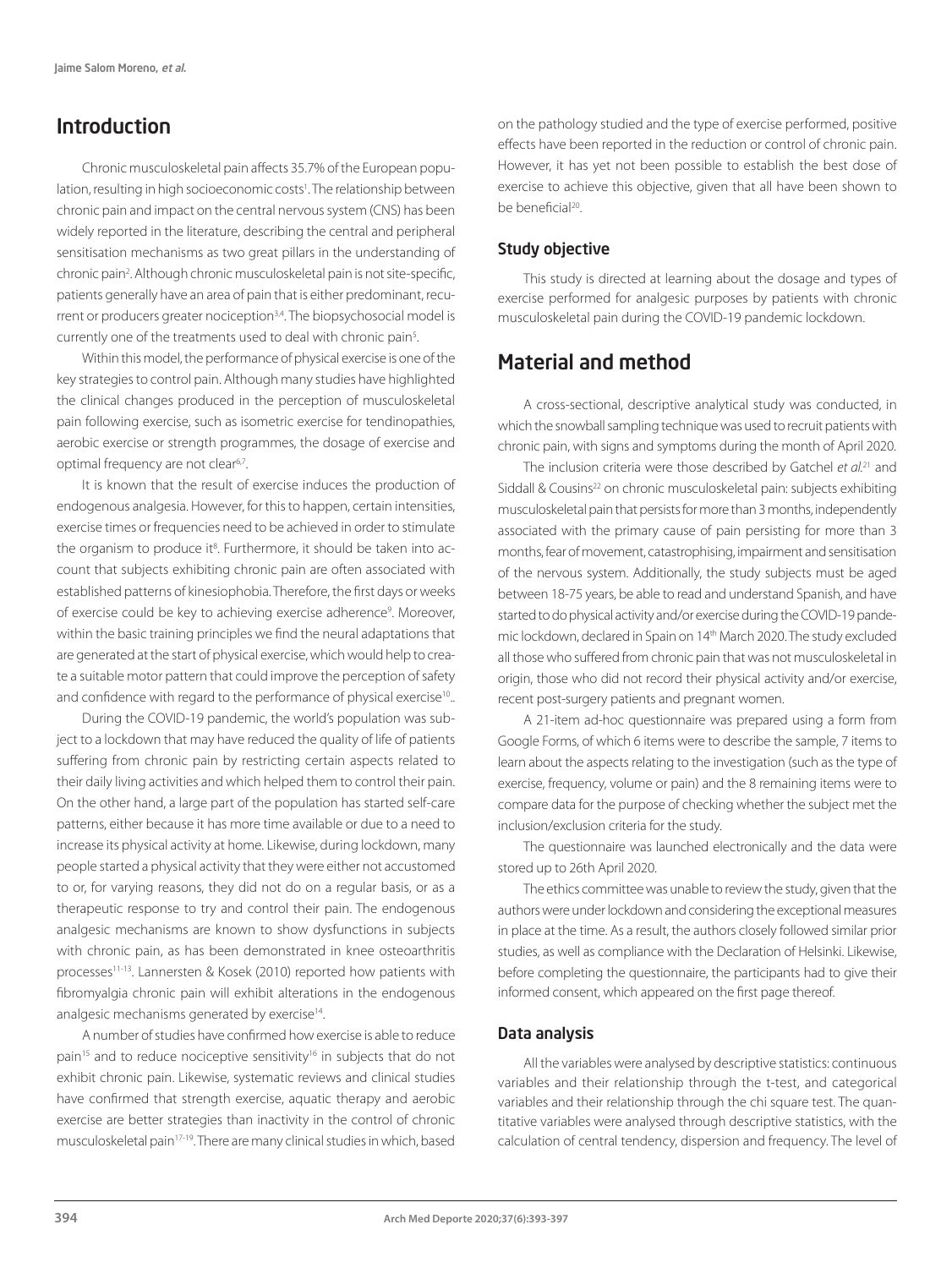significance was set at *p* <0.05 for all cases. The SPSS version 22 program was used for the statistical analysis of the data obtained.

# **Results**

129 patients were recruited, of which 43 patients were excluded as they met some of the exclusion criteria. Finally, 86 patients were included in the study, of which 43 were female and 43 male. Table 1 shows the ages and anthropometric characteristics of the study sample.

A Student t-test was performed for independent samples in order to determine whether exercise intensity reduces the perception of pain, giving statistically significant differences (*p*=0.001) between a reduction in the perception of pain and intensity.

The contingency tables related to the type of exercise and whether or not the perception of pain was reduced showed that those doing strength exercises had the greatest perception of a reduction in pain, with 51.1%, followed by those doing aerobic exercises, with 35.6%. When both types of exercise were combined in the same session, only 8.9% of the subjects considered that exercise reduced the pain. For other exercises, such as pilates and mobility exercises, 2.2% of participants found that this reduced the pain. With regard to the 2 participants doing the walking activity, neither found that this activity reduced the pain.

For the inter-group analysis between those subjects who perceived a reduction in pain and those who did not, an independent sample student t-test was performed in order to determine whether the frequency of exercise reduces the perception of pain. The frequency of the group that perceived a reduction in pain was  $4.88\pm1.43$  sessions/week (n=45), while the group that felt no reduction in pain was 4.89±1.64 sessions/week (n=37); with no significant differences between the groups (*p*=0.993). The relationship between the variables for session time and reduction in pain showed that the group that perceived a reduction in pain was 53.88±26.45 minutes/session (n=45), while the group that felt no reduction in pain was 57.72±30.03 minutes/session (n=37), with no significant differences between the groups (*p*=0.540). Finally, the relationship between reduction in pain and intensity of exercise showed for the group that did perceive a reduction in pain, trained at 77.66±12.64% of maximum heart rate (max HR), while the group that felt no reduction in pain trained at 50.40±15.47% of max HR, obtaining a statistically significant difference between the groups (*p*=0.001).

With regard to the activity they performed, based on their most severe pain, it can be seen how 31.4% of participants suffer from low back pain and that they mostly selected aerobic exercises (14%), followed by

|  |  | Table 1 Demographic variables of the sample (n=86). |  |
|--|--|-----------------------------------------------------|--|
|  |  |                                                     |  |

| Age        | $43.87 \pm 14.45$ |
|------------|-------------------|
| Sex (M/F)  | 43/43             |
| Weight     | 70.76±19.94       |
| Height     | 170.08±8.65       |
| <b>BMI</b> | $24.2 \pm 2.8$    |

10.5% who did strength exercises, while 51.9% reported that pain was not reduced with exercise. Cervical pain was the second most predominant site, accounting for 18.6%, where the subjects did resistance and aerobic exercises in the same proportion, observing how 56.2% felt that exercise did reduce pain. Patients with shoulder pain account for 14%, with 35% of these subjects choosing resistance exercises, with 66.7% of patients considering that their pain was reduced. Knee pain accounted for 8.1% of patients, who opted for strength exercises and the combination of aerobic and strength exercise to control the pain, with positive results for 57.1%. The remaining sites account for less than 5% each, with the strategy to combine aerobic and strength exercises being the most predominant, and obtaining the highest percentages in the reduction of pain after exercise, except for those patients with pain in their hands and wrists, who saw no reduction in the sensation of pain.

### **Discussion**

The results obtained show that the reduction in perceived pain through physical exercise could initially be dependent on intensity, having found that those patients who exercised at a greater intensity (>75% max HR) are the ones to show a greater reduction in exerciseinduced pain.

These results are in line with other investigations, such as the one by Macefield & Henderson (2015), who used functional magnetic resonance imaging (fMRI) to investigate the cortical and subcortical sites involved in the sensory processing of musculoskeletal pain. Their results demonstrated that muscle sympathetic nerve activity (MSNA) increases right from the start of the contraction and is dependent on the intensity of the same, determining the signalling of the central command in the fMRI23. In any case, Boulton et al. determined that MSNA is dependent on the intensity of exercise with regard to its amplitude but not with regard to its frequency, also affirming that post-exercise ischaemia does not appear to be significantly affected by this intensity<sup>24</sup>. In this regard, it is important to underscore that, although a greater intensity of exercise could be more effective in reducing pain in patients with chronic musculoskeletal pain, it could also involve a greater risk of infection by triggering an immunosuppressive response<sup>25</sup>, and could therefore be contraindicated for patients with a risk of infection and/or in situations in which the appropriate preventive measures cannot be guaranteed.

However, the analgesic effect of physical exercise is well-known. Sabharwal et al. demonstrated in mice that just 5 days of exercise could prevent the development of autonomic dysfunction and reduce the pain threshold induced by chronic musculoskeletal pain through, among other mechanisms, the induction of analgesia by central mechanisms that release endogenous opioids from the periaqueductal grey matter (PAG) and from the rostral ventromedial medulla (RVM)<sup>25</sup>, with this latter structure being one of the possible areas related to the participation in the facilitation of the spinal nociceptive processing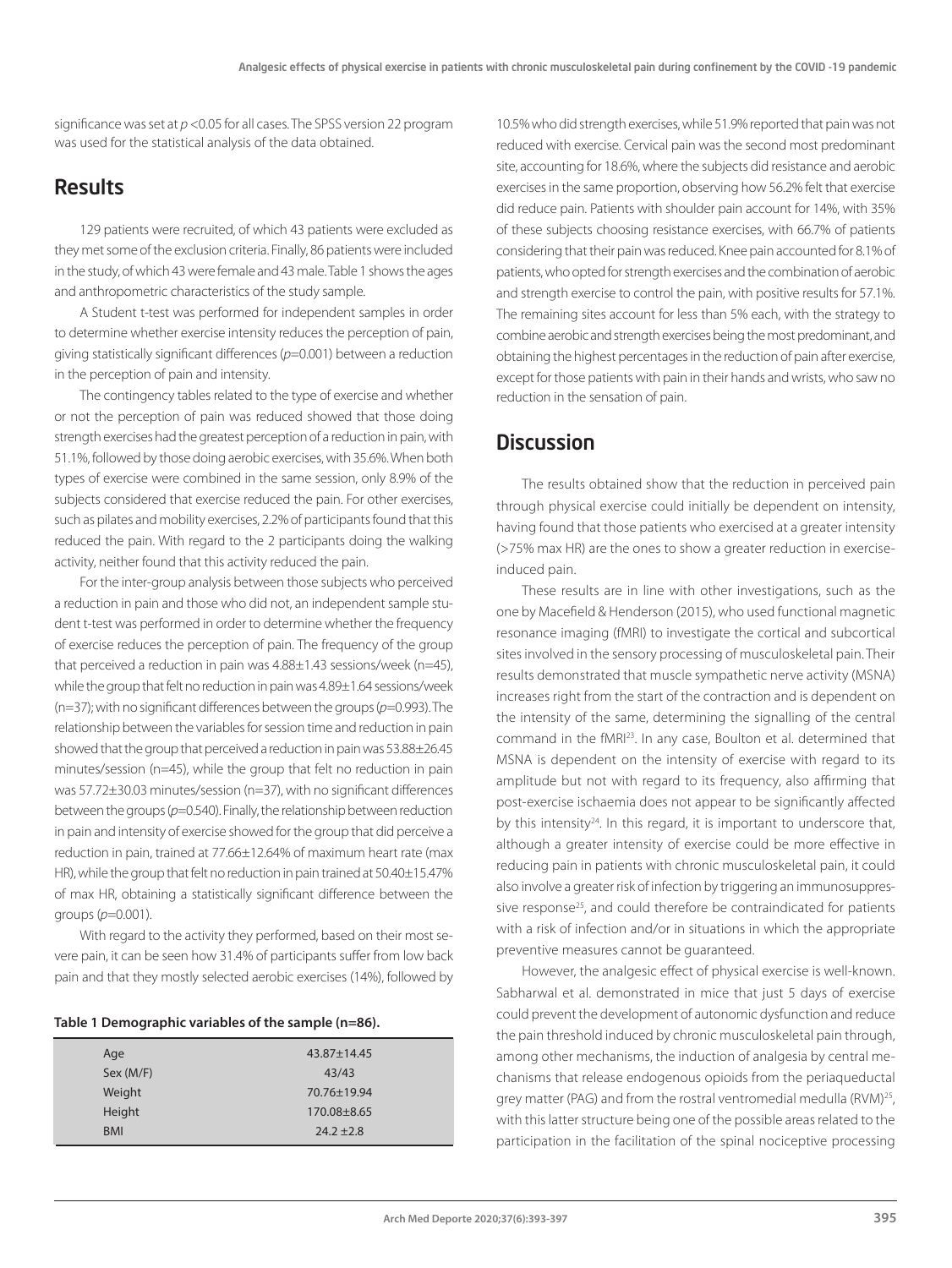and the generation of hyperalgesia in models of inflammatory and neuropathic pain<sup>26</sup>.

In this same line, Brito *et al.* affirm that the practice of exercise involves a reduction in pain through the central inhibitory mechanisms involving the opioidergic and serotonergic systems in the presence of acute nociceptive effects, demonstrating that systemic naloxone, PAG naloxone and RVM naloxone reverse the anti-nociceptive effects of physical exercise in mice with induced muscle pain. Likewise, these authors also determined that exercise reduces the expression of the serotonin (SERT) receptors in these mice, which could contribute to a reduced perception of musculoskeletal pain. These studies could support the endogenous analgesia mechanisms induced by exercise, although for patients exhibiting chronic pain, these analgesic pathways could be conditioned by the central sensitisation process that accompanies pain. Therefore, dosage dependent on exercise intensity appears to be fundamental in the triggering of the endogenous mechanisms<sup>27</sup>.

The correlation results between the frequency and session time variables showed that, although not statistically significant, both variables could be related when planning physical exercise microcycles, so that there could be models in which the frequency of sessions could be increased per week without changing the total number of minutes, as discussed by Polaski et al. (2019)<sup>8</sup>. Along these same lines, the session time appears to be related to an increase in the intensity of the session, whereby exercise needs to be performed at high intensities in order to trigger the endogenous analgesic mechanisms, disregarding the proposals for exercises with a long duration at medium and/or low intensities maintained over time, as it seems that this therapeutic strategy would not trigger the opioid systems through the release of plasma β-endorphins<sup>28</sup>.

Aerobic exercises could be a suitable strategy for reducing chronic pain, given that they increase the heart rate with relative ease and make it possible to stay at parameters with high intensities with a greater control of the exercise. However, anaerobic-based exercises are a good alternative for reducing perceived pain, and this physical exercise method is the one used by many individuals in their homes through bodyweight exercises, having demonstrated that this could be sufficient to control and improve chronic pain given that the levels of β-endorphins achieved are similar to those of aerobic exercises<sup>29</sup>.

One of the limitations of our study is that the data were obtained through a self-recording process using the Google Forms platform, with no observer present to help subjects to complete the questionnaire, when in doubt.

### Conclusion

A programme of aerobic or strength exercises for 4 days a week, for at least 50 minutes and with intensities of 77% max HR would be recommendable to patients suffering from chronic pain, as a pain reduction strategy. For patients with chronic pain, the results of our study do not advise combined therapy sessions, regardless of the primary site of the pain.

#### Acknowledgements

The authors of the study would like to thank the study participants for their time and willingness to collect the data for the study.

#### Financing

This study has received no funding at all.

#### Conflict of interest

The authors have no conflict of interest at all.

## **Bibliography**

- 1. Cimas M, Ayala A, Sanz B, Agulló-Tomás MS, Escobar A, Forjaz MJ. Chronic musculoskeletal pain in European older adults: Cross-national and gender differences. *Eur J Pain.* 2018;22:333-45.
- 2. Crofford LJ. Chronic Pain: Where the Body Meets the Brain. *Trans Am Clin Climatol Assoc.* 2015;126:167-83.
- 3. Froud R, Patterson S, Eldridge S, Seale C, Pincus T, Rajendran D, *et al*. A systematic review and meta-synthesis of the impact of low back pain on people's lives. *BMC Musculoskelet Disord*. 2014;15:50.
- 4. Pinheiro MB, Ferreira ML, Refshauge K, Ordoñana JR, Machado GC, Prado LR, *et al.*  Symptoms of Depression and Risk of New Episodes of Low Back Pain: A Systematic Review and Meta-Analysis. *Arthritis Care Res (Hoboken).* 2015;67:1591-603.
- 5. Riswold K, Brech A, Peterson R, Schepper S, Wegehaupt A, Larsen-Engelkes TJ, *et al.* A Biopsychosocial Approach to Pain Management. *S D Med.* 2018;71:501-4.
- 6. Kroll HR. Exercise therapy for chronic pain. *Phys Med Rehabil Clin N Am*. 2015;26:263-81.
- 7. Cook JL, Rio E, Purdam CR, Docking SI. Revisiting the continuum model of tendon pathology: what is its merit in clinical practice and research? *Br J Sports Med.* 2016;50: 1187-91.
- 8. Polaski AM, Phelps AL, Kostek MC, Szucs KA, Kolber BJ. Exercise-induced hypoalgesia: A meta-analysis of exercise dosing for the treatment of chronic pain. *PLoS One.* 2019; 14:e0210418.
- 9. Vaegter HB, Madsen AB, Handberg G, Graven-Nielsen T. Kinesiophobia is associated with pain intensity but not pain sensitivity before and after exercise: an explorative analysis. *Physiotherapy*. 2018;104:187-93.
- 10. Sale DG. Neural adaptation to resistance training. *Med Sci Sports Exerc.* 1988;20:S135-45.
- 11. Arendt-Nielsen L, Nie H, Laursen MB, Laursen BS, Madeleine P, Simonsen OH, *et al*. Sensitization in patients with painful knee osteoarthritis. *Pain.* 2010;149:573-81.
- 12. Graven-Nielsen T, Wodehouse T, Langford RM, Arendt-Nielsen L, Kidd BL. Normalization of widespread hyperesthesia and facilitated spatial summation of deep-tissue pain in knee osteoarthritis patients after knee replacement. *Arthritis Rheum*. 2012;64:2907-16.
- 13. Kosek E, Ordeberg G. Lack of pressure pain modulation by heterotopic noxious conditioning stimulation in patients with painful osteoarthritis before, but not following, surgical pain relief. *Pain*. 2000;88:69-78.
- 14. Lannersten L, Kosek E. Dysfunction of endogenous pain inhibition during exercise with painful muscles in patients with shoulder myalgia and fibromyalgia. *Pain*. 2010;151:77-86.
- 15. Scheef L, Jankowski J, Daamen M, Weyer G, Klingenberg M, Renner J, *et al.* An fMRI study on the acute effects of exercise on pain processing in trained athletes. *Pain.*  2012;153:1702-14.
- 16. Ellingson LD, Colbert LH, Cook DB. Physical activity is related to pain sensitivity in healthy women. *Med Sci Sports Exerc.* 2012;44:1401-6.
- 17. Bidonde J, Busch AJ, Webber SC, Schachter CL, Danyliw A, Overend TJ, Richards RS, Rader T. Aquatic exercise training for fibromyalgia. *Cochrane Database Syst Rev.*  2014:CD011336.
- 18. Busch AJ, Webber SC, Richards RS, Bidonde J, Schachter CL, Schafer LA, Danyliw A, Sawant A, Bello-Haas VD, Rader T, Overend TJ. Resistance exercise training for fibromyalgia. *Cochrane Database Syst Rev.* 2013:CD010884.